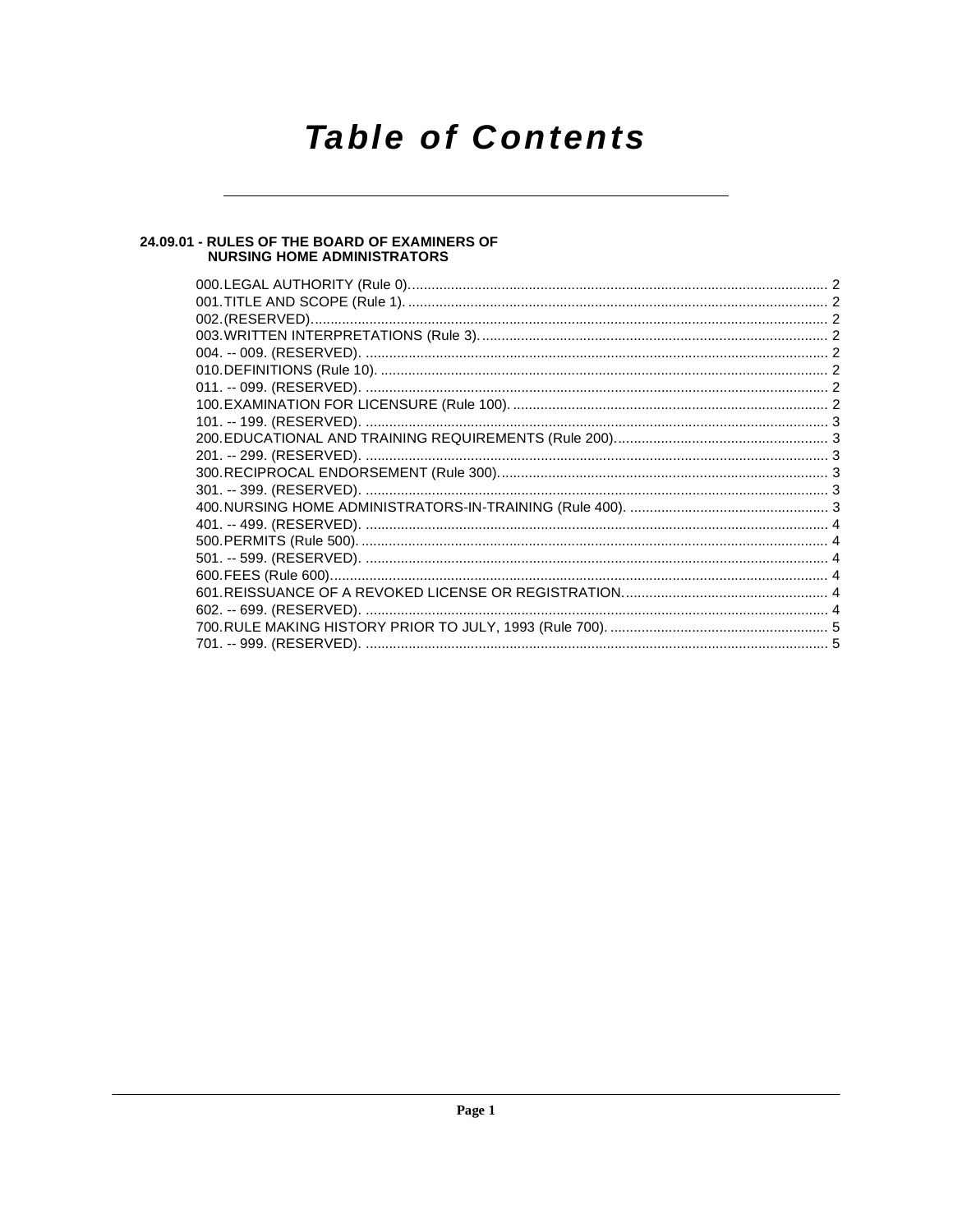#### **IDAPA 24 TITLE 09 Chapter 01**

# **24.09.01 - RULES OF THE BOARD OF EXAMINERS OF NURSING HOME ADMINISTRATORS**

# <span id="page-1-1"></span><span id="page-1-0"></span>**000. LEGAL AUTHORITY (Rule 0).**

These rules are hereby prescribed and established pursuant to the authority vested in the Board of Examiners of Nursing Home Administrators by the provisions of Section 54-1604, Idaho Code. (7-1-93)

# <span id="page-1-2"></span>**001. TITLE AND SCOPE (Rule 1).**

These rules shall be cited as IDAPA 24.09.01, "Rules of the Board of Examiners of Nursing Home Administrators". (7-1-93)

# <span id="page-1-3"></span>**002. (RESERVED).**

# <span id="page-1-4"></span>**003. WRITTEN INTERPRETATIONS (Rule 3).**

The board may have written statements which pertain to the interpretation of the rules of this chapter. Such interpretations, if any, are available for public inspection and copying at cost in the main office of the Bureau of Occupational Licenses. (7-1-93)

# <span id="page-1-5"></span>**004. -- 009. (RESERVED).**

# <span id="page-1-12"></span><span id="page-1-6"></span>**010. DEFINITIONS (Rule 10).**

<span id="page-1-9"></span>**01. Board**. The Board of Examiners of Nursing Home Administrators as prescribed in Section 54- 1601, Idaho Code. (7-1-93)

# <span id="page-1-7"></span>**011. -- 099. (RESERVED).**

# <span id="page-1-13"></span><span id="page-1-8"></span>**100. EXAMINATION FOR LICENSURE (Rule 100).**

**01. Examination Fee**. The examination fee for the national examination shall be in the amount as determined by the National Association of Board of Examiners of Nursing Home Administrators and shall be paid to the entity administering said examination. The examination fee is in addition to the license fee provided for in Section 54-1604, sub-paragraph (g), Idaho Code. (3-10-00)

<span id="page-1-14"></span>**02. Good Moral Character**. Evidence of good moral character on the application form is to be signed by two (2) reputable individuals not more than one (1) of which may be a minister, priest, rabbi, or their equivalent and neither shall be members of the applicant's family. and neither shall be members of the applicant's family.

<span id="page-1-10"></span>**03. Content Of Exam, Passing Scores**. The examination shall be that issued by the National Association of Board of Examiners of Nursing Home Administrators, and an examination pertaining to Idaho law and rules governing nursing homes. The passing of the National Association of Board of Examiners of Nursing Home Administrators examination shall be the scale score passing point as established by NAB. The passing score of the Idaho Laws and Rules Examination shall be seventy-five percent (75%). (7-1-93) Idaho Laws and Rules Examination shall be seventy-five percent  $(75\%)$ .

<span id="page-1-11"></span>**04. Date And Location Of Exam**. Examinations shall be held at the location and at the times determined by the entity administering the national examination. The state examination shall be a take-home examination and be returned to the Board upon submission of the application. The applicant shall further certify to the Board that he or she has reviewed, understands, and will abide by the state laws and rules governing Nursing<br>Home Administrators and facilities. (3-10-00) Home Administrators and facilities.

<span id="page-1-15"></span>**05. Suitability Requirements**. An applicant shall be deemed to have met the suitability requirements referred to in Section 54-1605, Idaho Code, by compliance with sub-paragraphs 2 or 3 of that section. (7-1-93)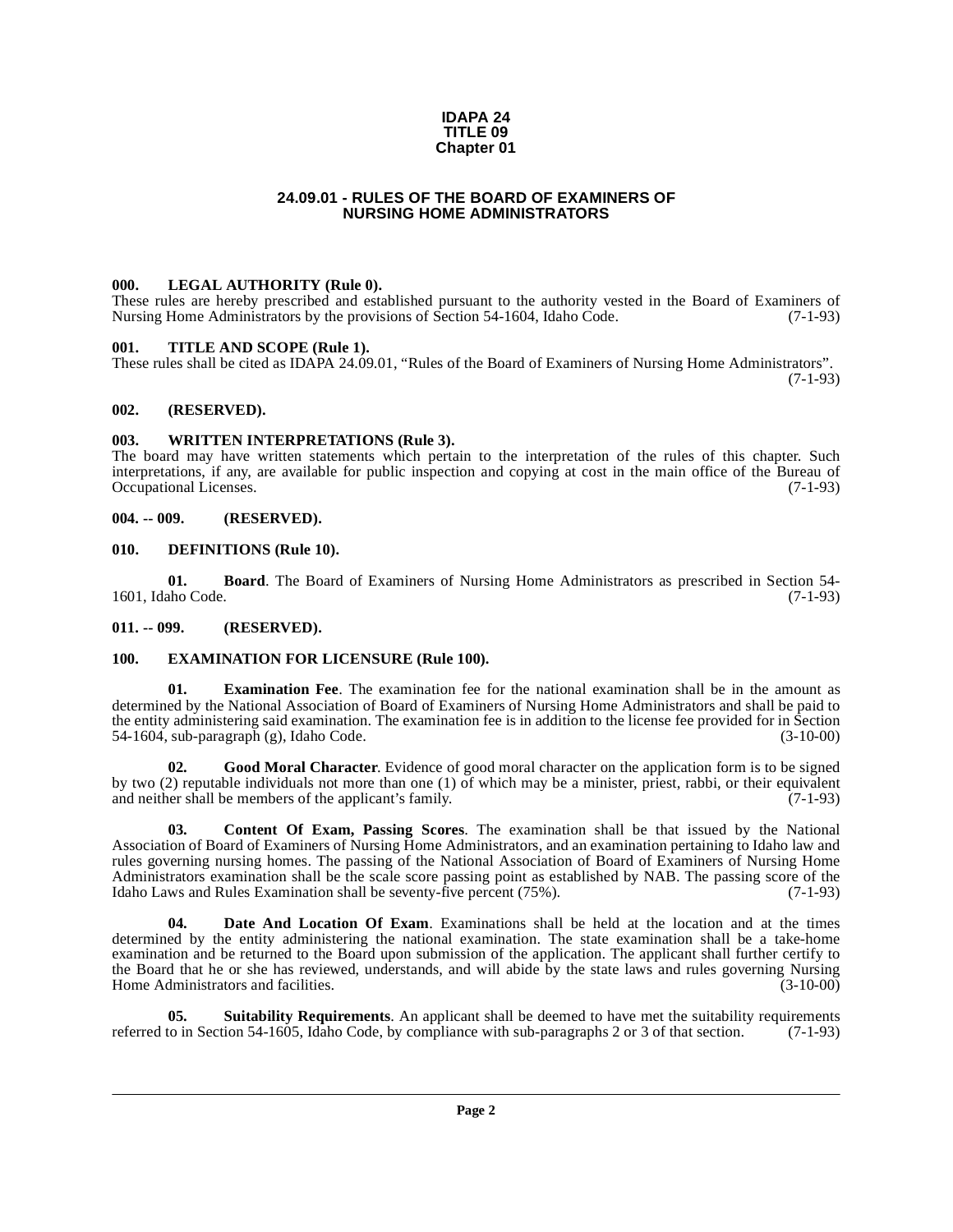# <span id="page-2-0"></span>**101. -- 199. (RESERVED).**

### <span id="page-2-7"></span><span id="page-2-1"></span>**200. EDUCATIONAL AND TRAINING REQUIREMENTS (Rule 200).**

<span id="page-2-8"></span>**01. Educational Requirements**. In order to be credited toward the educational requirements of the Act, a seminar or course of study must be relevant to nursing home administration as determined by the Board and sponsored by accredited universities or colleges, State or National health related associations, and/or approved by NCERS (National Continuing Education Review Service). (7-1-93)

<span id="page-2-14"></span>**Requirements For License Renewal**. The department shall refuse to renew a Nursing Home Administrators license unless the required fee is accompanied by evidence of having met the educational and training requirement set forth in these rules on the form provided for that purpose by the Bureau of Occupational Licenses.

(7-1-98)

<span id="page-2-13"></span>**03. Renewal Of License**. Applicants for renewal of license shall be required to attend a minimum of twenty (20) clock hours of courses approved under Subsection 200.01 within the preceding twelve (12) month period.  $(7-1-98)$ 

<span id="page-2-6"></span>**04. Credit Received Toward Renewal Of License**. Credit received toward renewal of license may not be used again toward renewal of license for another license year. (7-1-98)

# <span id="page-2-2"></span>**201. -- 299. (RESERVED).**

#### <span id="page-2-11"></span><span id="page-2-3"></span>**300. RECIPROCAL ENDORSEMENT (Rule 300).**

An applicant for licensure by reciprocal endorsement will be required to take and pass the examination pertaining to Idaho law and rules governing nursing homes. Applicants are required to have taken and passed the National Association of Boards of Examiners for Nursing Home Administrators (NAB) examination. (7-1-98) Association of Boards of Examiners for Nursing Home Administrators (NAB) examination.

#### <span id="page-2-4"></span>**301. -- 399. (RESERVED).**

# <span id="page-2-10"></span><span id="page-2-5"></span>**400. NURSING HOME ADMINISTRATORS-IN-TRAINING (Rule 400).**

<span id="page-2-12"></span>**01. Related Health Care** Field. "Related health care field" shall mean a field in health care related to administration.

<span id="page-2-15"></span>**02. Trainees**. Trainees must work on a full time basis in an Idaho licensed nursing health care facility, preferably a nursing home. Full time shall be a forty (40) hour per week work schedule with consideration for normal leave taken. Failure to comply with this rule or Section 54-1610, Idaho Code, shall not receive credit as a Nursing Home Administrator-In-Training. (7-1-98)

a. Quarterly reports for those trainees employed in a nursing home must reflect that the preceptor of the trainee has instructed, assisted and given assignments as deemed necessary to fulfill the requirements of Subsection 400.03. (7-1-98)

**03.** Nursing Home Administrator-In-Training Requirements. A Nursing Home Administrator-in-<br>shall be required to train in all phases of nursing home administration including the following: (7-1-93) Training shall be required to train in all phases of nursing home administration including the following:

<span id="page-2-9"></span>

| a. | Resident Care Management.                              | $(7-1-98)$ |
|----|--------------------------------------------------------|------------|
| b. | Personnel Management.                                  | $(7-1-93)$ |
| c. | Financial Management.                                  | $(7-1-93)$ |
| d. | Environmental Management.                              | $(7-1-98)$ |
| e. | Meeting Regulations and Governing Entities Directives. | $(7-1-98)$ |
|    |                                                        |            |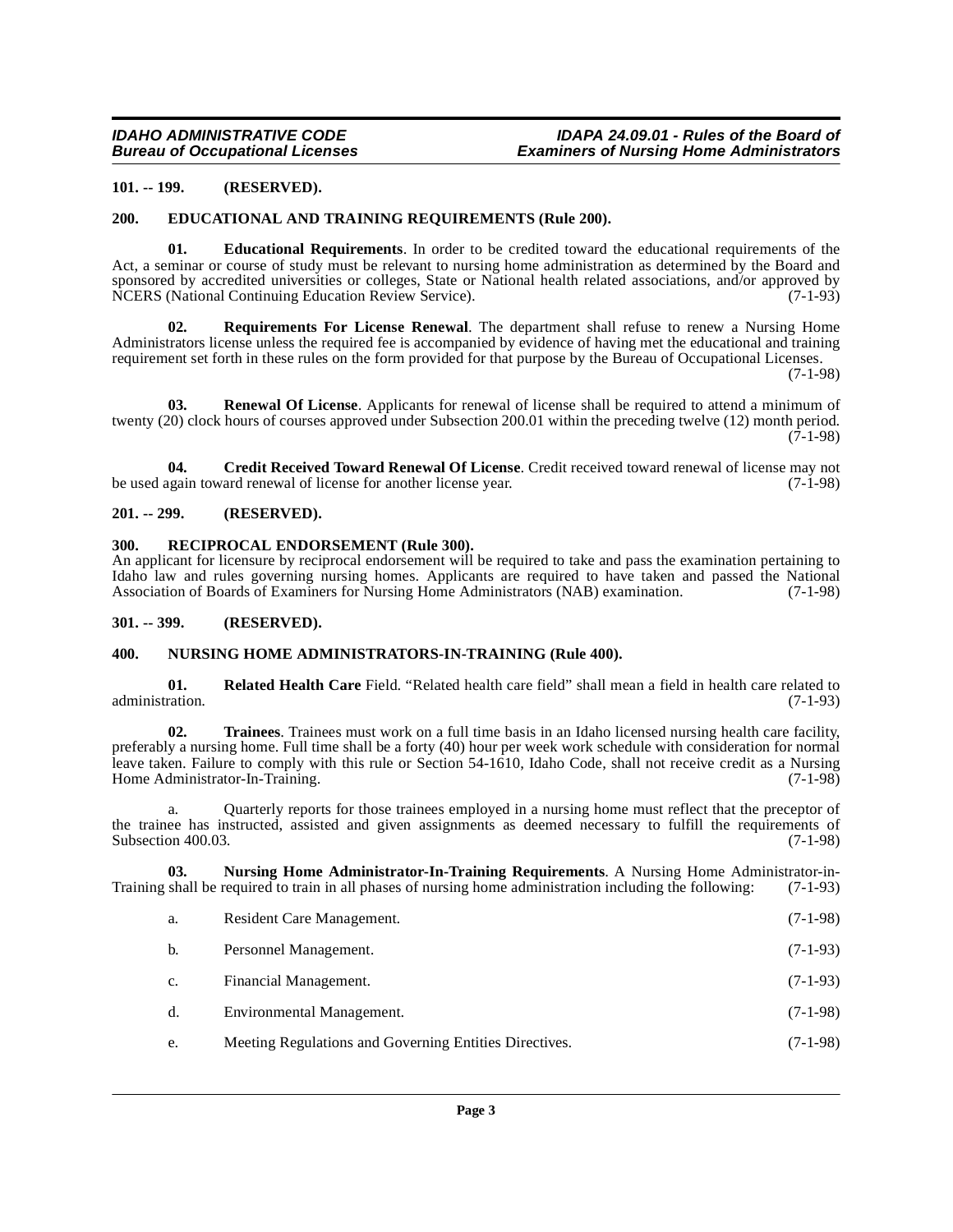<span id="page-3-7"></span>f. Organizational Management. (7-1-98)

**04.** Facility Administrator. If the facility administrator is not the preceptor, the trainee must spend no less than thirty-two (32) hours a month with the preceptor in a training and/or observational situation in the six (6) areas of nursing home administration as outlined in Subsection 400.03. Quarterly reports must reflect particular emphasis on the six (6) phases of nursing home administration during the time spent in the nursing home. (7-1-98)

### <span id="page-3-12"></span>**05. Preceptor Certification**. (7-1-93)

a. A nursing home administrator who serves as a preceptor for a nursing home administrator-intraining must be certified by the Board of Examiners of Nursing Home Administrators. The Board will certify the Idaho licensed nursing home administrator to be a preceptor who: (7-1-98) Idaho licensed nursing home administrator to be a preceptor who:

Is currently practicing as a nursing home administrator and who has practiced a minimum of two (2) consecutive years as a nursing home administrator; and (7-1-98)

ii. Who successfully completes a six  $(6)$  clock hour preceptor orientation course approved by the  $(7-1-93)$ Board. (7-1-93)

b. The orientation course will cover the philosophy, requirements and practical application of the nursing home administrator-in-training program and a review of the six  $(6)$  phases of nursing home administration as outlined in Subsection 400.03.  $(7-1-93)$ outlined in Subsection 400.03.

# <span id="page-3-0"></span>**401. -- 499. (RESERVED).**

# <span id="page-3-11"></span><span id="page-3-1"></span>**500. PERMITS (Rule 500).**

<span id="page-3-14"></span>**01. Requirements For Issuance**. A temporary permit may be issued for one (1) year upon application and payment of fees. No more than one (1) temporary permit may be granted to any applicant for any reason.

(7-1-98)

<span id="page-3-9"></span>**02. Issuance Of A Temporary Permit Does Not Obligate The Board**. Issuance of a temporary permit does not obligate the board to subsequently issue a license. Issuance of a subsequent license depends upon a successful application to the Board.  $(7-1-98)$ 

# <span id="page-3-2"></span>**501. -- 599. (RESERVED).**

#### <span id="page-3-8"></span><span id="page-3-3"></span>**600. FEES (Rule 600).**

**01. Original License And Annual Renewal Fee**. Original Licenses and Annual Renewal Fee - Sixtyfive dollars  $(\$65)$ . (7-1-98)

<span id="page-3-15"></span><span id="page-3-10"></span><span id="page-3-6"></span>

| 02. | <b>Application Fees.</b>                                                       | $(3-10-00)$ |
|-----|--------------------------------------------------------------------------------|-------------|
| a.  | Original application fee sixty-five dollars (\$65).                            | $(3-10-00)$ |
| b.  | Endorsement application fee sixty-five (\$65).                                 | $(3-10-00)$ |
| 03. | <b>Temporary Permit Fee.</b> Temporary Permit Fee - Sixty-five dollars (\$65). | $(7-1-93)$  |

# <span id="page-3-13"></span><span id="page-3-4"></span>**601. REISSUANCE OF A REVOKED LICENSE OR REGISTRATION.**

Application for the re-issuance of a license shall be made on the same form as an applicant for an original license and submit to a special examination at the discretion of the Board. (7-1-98)

# <span id="page-3-5"></span>**602. -- 699. (RESERVED).**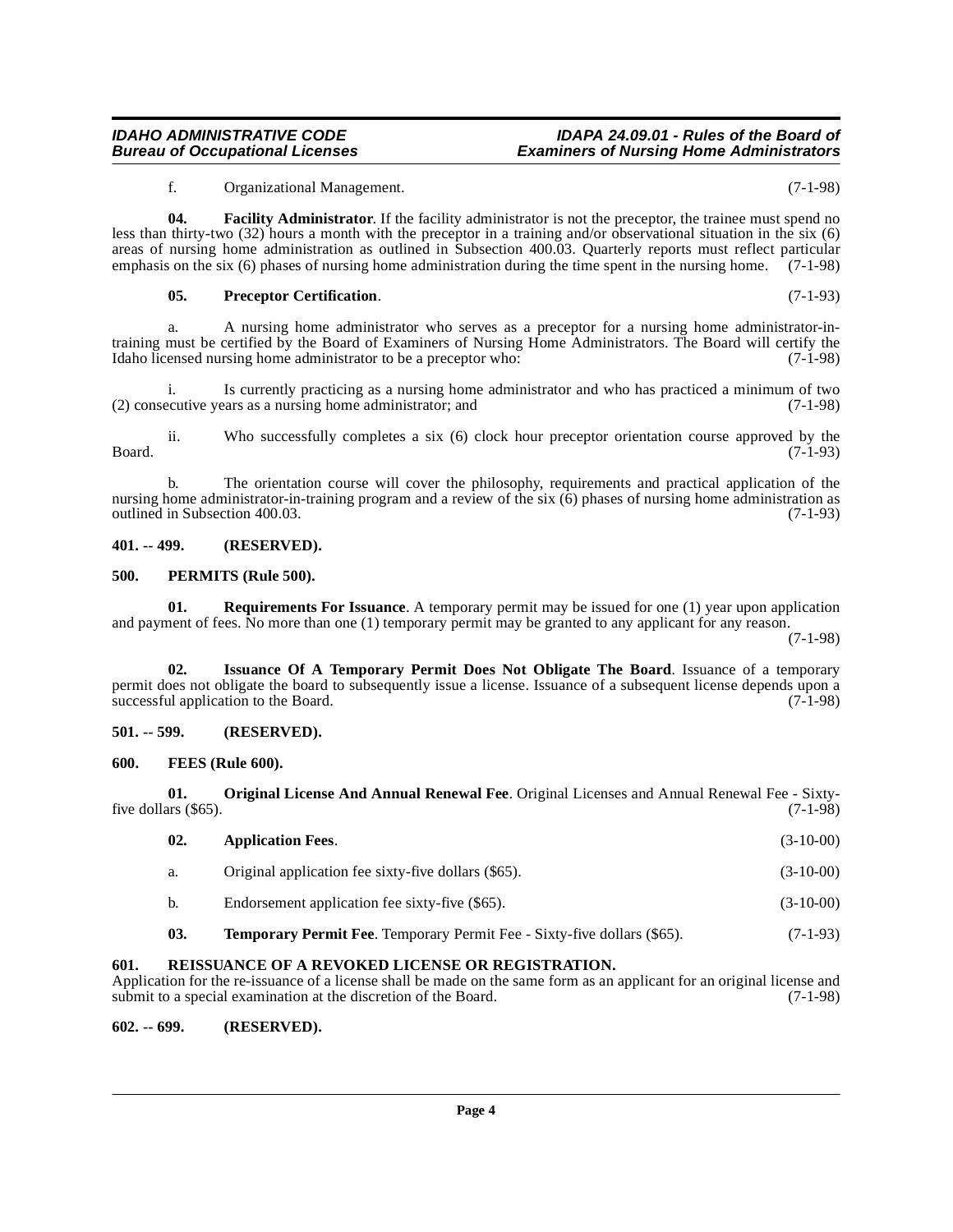# <span id="page-4-0"></span>**700. RULE MAKING HISTORY PRIOR TO JULY, 1993 (Rule 700).**

Adoption date December 7, 1978 Effective date January 1, 1979 Adoption date December 24, 1985 Effective date January 13, 1986 Effective date January 18, 1990 Adoption date March 26, 1993 Effective date April 15, 1993 (7-1-93)

# <span id="page-4-1"></span>**701. -- 999. (RESERVED).**